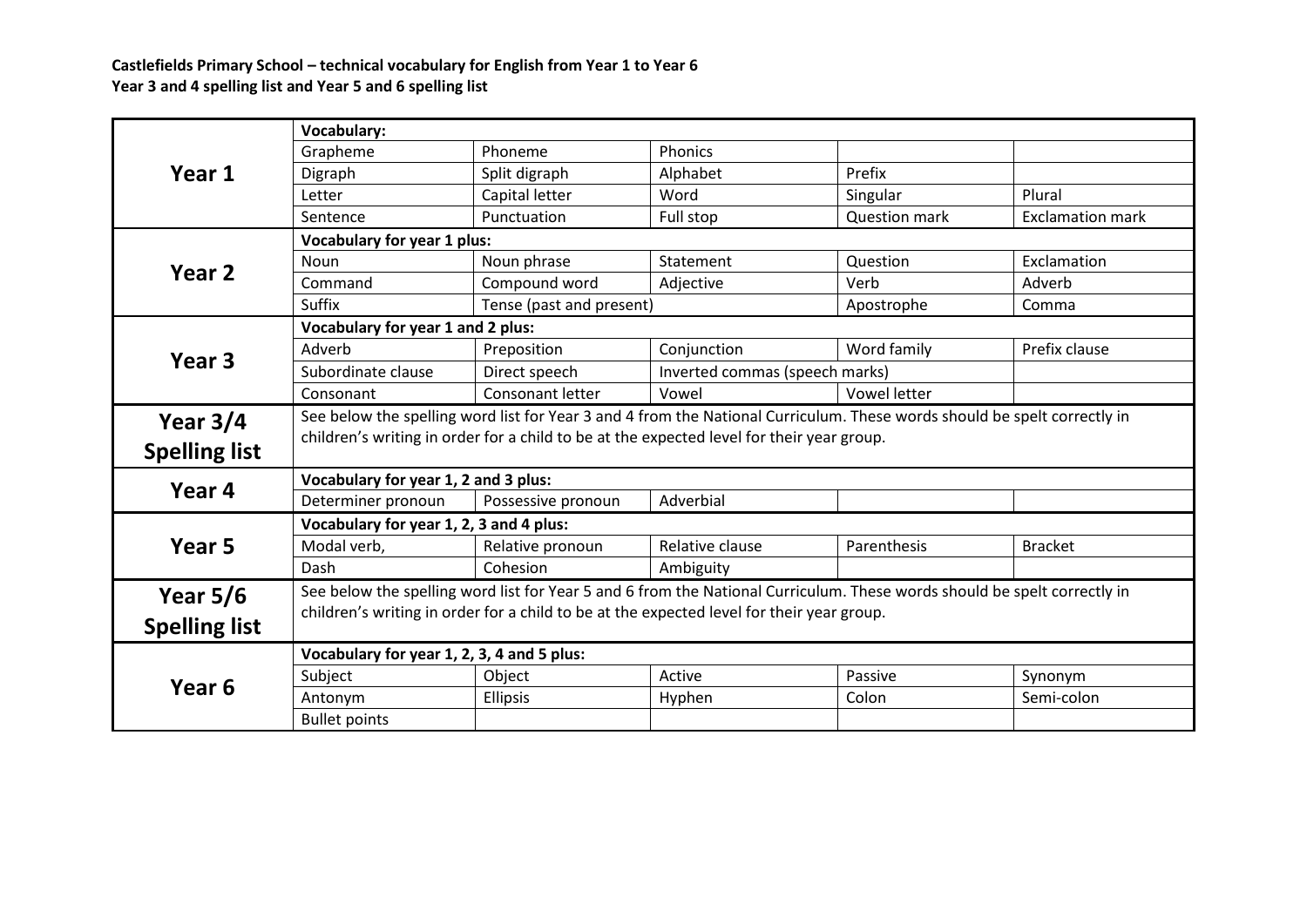## **Castlefields Primary School – technical vocabulary for English from Year 1 to Year 6 Year 3 and 4 spelling list and Year 5 and 6 spelling list**

| Year 3 and Year 4 spelling word list: |               |              |             |           |          |               |          |                 |
|---------------------------------------|---------------|--------------|-------------|-----------|----------|---------------|----------|-----------------|
| accident                              | busy/business | describe     | extreme     | heart     | library  | ordinary      | promise  | strange         |
| (ally)                                |               |              |             |           |          |               |          |                 |
| actual (ly)                           | calendar      | different    | famous      | height    | material | particular    | purpose  | strength        |
| address                               | caught        | difficult    | favourite   | history   | medicine | peculiar      | quarter  | suppose         |
| answer                                | centre        | disappear    | February    | imagine   | mention  | perhaps       | question | therefore       |
| appear                                | century       | early        | forward (s) | important | minute   | popular       | regular  | though/although |
| arrive                                | certain       | earth        | fruit       | increase  | natural  | position      | reign    | thought         |
| believe                               | circle        | eight/eighth | grammar     | interest  | naughty  | possess (ion) | remember | through         |
| bicycle                               | complete      | enough       | group       | island    | notice   | possible      | sentence | various         |
| breath                                | consider      | exercise     | guard       | knowledge | occasion | potatoes      | separate | weight          |
|                                       |               |              |             |           | (ally)   |               |          |                 |
| breathe                               | continue      | experience   | guide       | learn     | often    | pressure      | special  | woman/women     |
| build                                 | decide        | experiment   | heard       | length    | opposite | probably      | straight |                 |
|                                       |               |              |             |           |          |               |          |                 |
|                                       |               |              |             |           |          |               |          |                 |